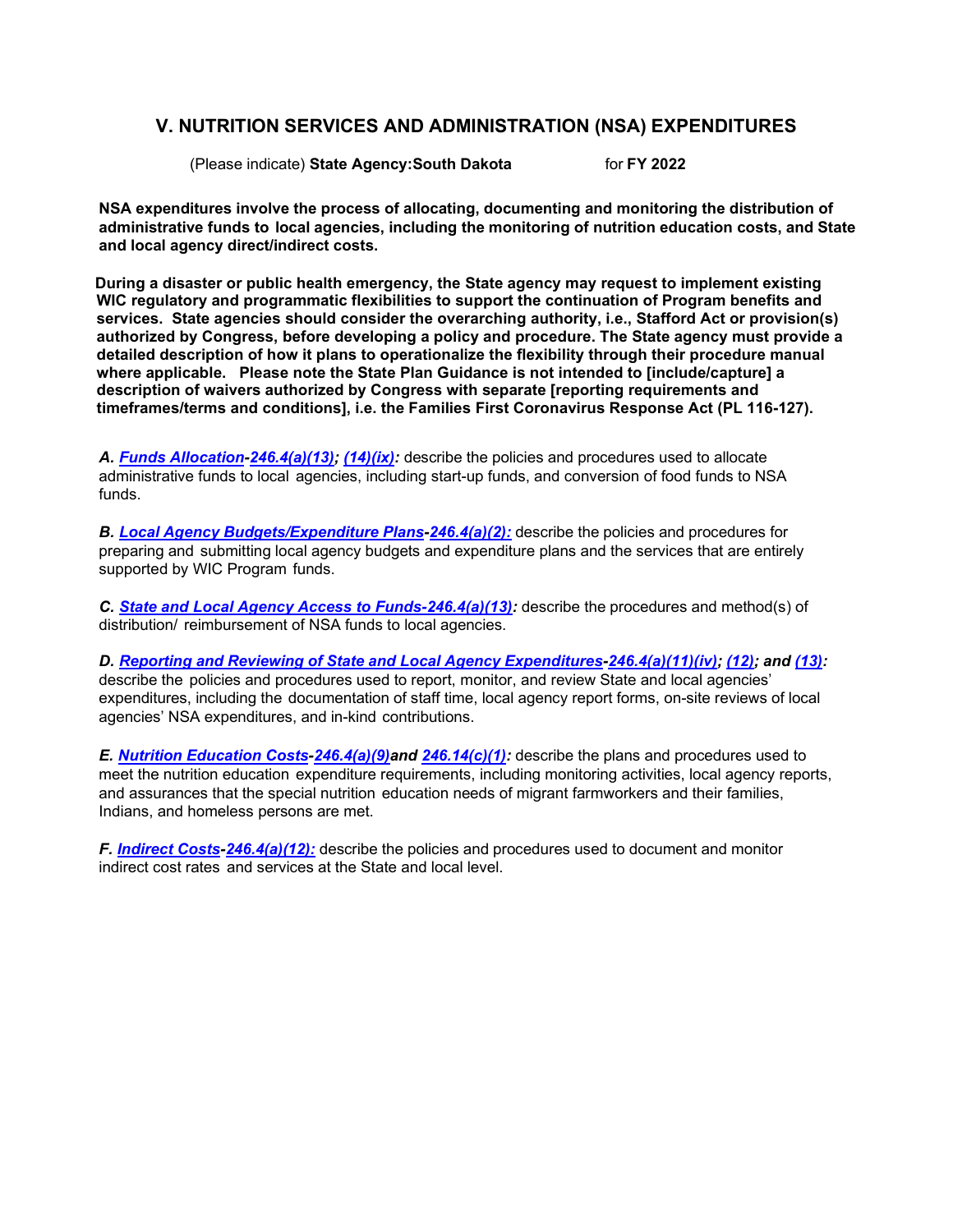# <span id="page-1-0"></span>**A. Funds Allocation**

- **1. Allocation Process**
- **a. The State agency has established and provided written procedures to local agencies describing the process for allocation of NSA funds among local agencies.**

 $\boxtimes$  Yes  $\Box$  No  $\Box$  Not applicable, State agency does not have separate local agencies. (Proceed to A. 2. *Conversion of Food Funds to NSA Funds*)

## **b. Local agencies were involved in developing these procedures via:**

 $\boxtimes$  Task force/committee of selected local agencies

 $\boxtimes$  Comment on proposals made available to all local agencies

☐Other (describe):

## **c. The State agency allocates NSA funds to local agencies through the use of:**

 $\Box$  A negotiated budget  $\Box$  Flat cost per participant Statewide

☐ Formula (variable) ☒ Other method (describe): The State reimburses for expenditures based on 100% time study of staff and through participation determined by State. All operational costs are processed using the time study information and WIC pays the percent of total expenses.

## **d. The allocation procedure takes the following factors into account (check all that apply):**

- ☐ Staffing needs
- $\Box$  Number of participants
- ☐ Population density
- ☐ Cost-containment initiatives
- $\Box$  Availability of administrative support from other sources
- $\boxtimes$  Other (specify): Expenditures based on a per

participant rate.

## **e. The State agency methodology for funds allocations to local agencies includes a mechanism for reallocation.**

☐ Yes ☐ Monthly ☐ Quarterly ☐ Semiannually

☒ No

 $\Box$  Other (specify):

**ADDITIONAL DETAIL: NSA Expenditures Appendix and/or Procedure Manual (citation):** South Dakota does not allocate any funds to Local Agencies. The system is based on services provided and contractual agreements are paid based on a per participant rate. Personnel are contracted for payment through Public Health Alliance sites (hospitals) and counties. All supplies and purchases are made by the State office.

## **2. Conversion of Food Funds to NSA Funds**

## **a. The State agency converts food funds to NSA funds:**

- $\Box$  Based on a plan submitted to FNS to reduce average food costs per participant and to increase participation above the FNS-projected level for the State agency.
- $\Box$  The State agency achieves, through acceptable measures, increases in participation in excess of the FNS-projected level for the State agency.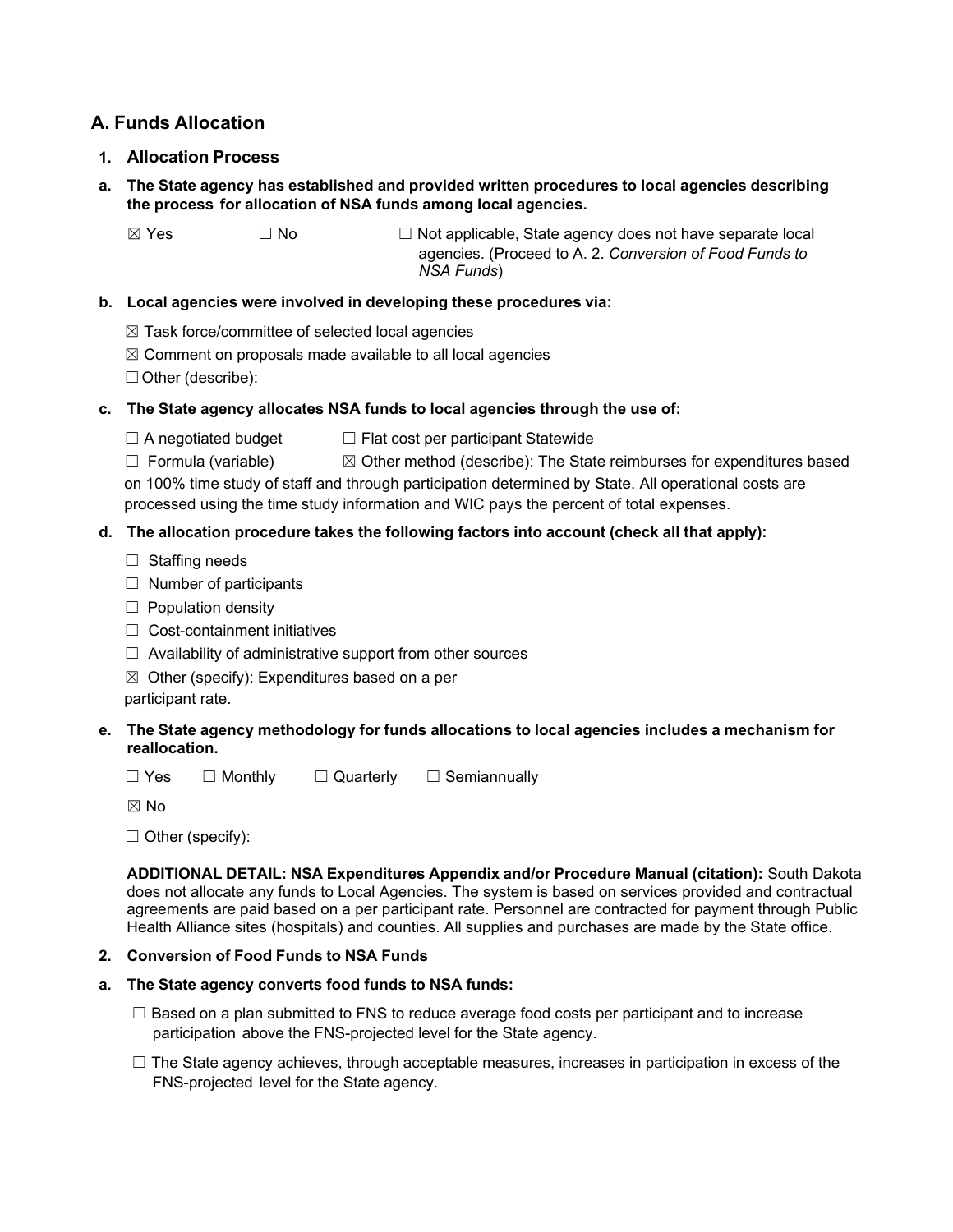$\Box$  Describe measures used to increase participation:

#### x Not applicable

**ADDITIONAL DETAIL: NSA Expenditures Appendix and/or Procedure Manual (citation):** SD does not allocate funds to Local Agencies. The system is based on services provided 100% time study and charged to the WIC grant based on hours worked and salary of individual. Contracts for personnel are expenditure based and paid on a per participant rate and salary of individuals providing services. Purchases and supplies are processed through the State Office.

### **3. The State's Fiscal Year runs from 7/1/2021 to 6/30/2022**

<span id="page-2-0"></span>**ADDITIONAL DETAIL: NSA Expenditures Appendix and/or Procedure Manual (citation):** 

## **B. Local Agency Budgets/Expenditures Plans**

#### **1. Local Agency Budgets/Expenditure Plans**

 $\boxtimes$  Not applicable, State agency does not have separate local agencies.  *(Proceed to C. State and Local Agency Access to Funds.)*

#### **a. The State agency requires its local agencies to prepare and submit administrative budgets.**

 $\square$  Yes  $\square$  No

**If yes, the State agency requires that local agency budgets include the same cost categories as those used for State-level budget preparation.**

 $\Box$  Yes  $\Box$  No

#### **b. Local agencies' budgets are broken out by (check all that apply):**

 $\Box$  Not applicable

 $\Box$  Line items

- ☐ Accounting ☐ Maintenance and repair
- 
- ☐ ADP services ☐ Materials and supplies
- $□$  Breastfeeding aids  $□$  Memberships, subscriptions, and professional activities
- $\Box$  Capital expenditures  $\Box$  Printing and reproduction
- ☐ Clinic/lab services ☐ Training and education
- ☐ Communications ☐ Transportation
- ☐ Employee salaries ☐ Travel
- $\Box$  Employee fringe benefits  $\Box$  Other (specify):
- $\Box$  Lease or rental of space  $\Box$  Breastfeeding promotion/support (e.g., breastfeeding aids)
- 
- ☐ Functions ☐ Client services
	- $\Box$  General administration/  $\Box$  Other (specify):
	- Program management
	- ☐ Food Delivery
	- ☐ Certification
	- ☐ Nutrition education
	- $\Box$  Other (specify):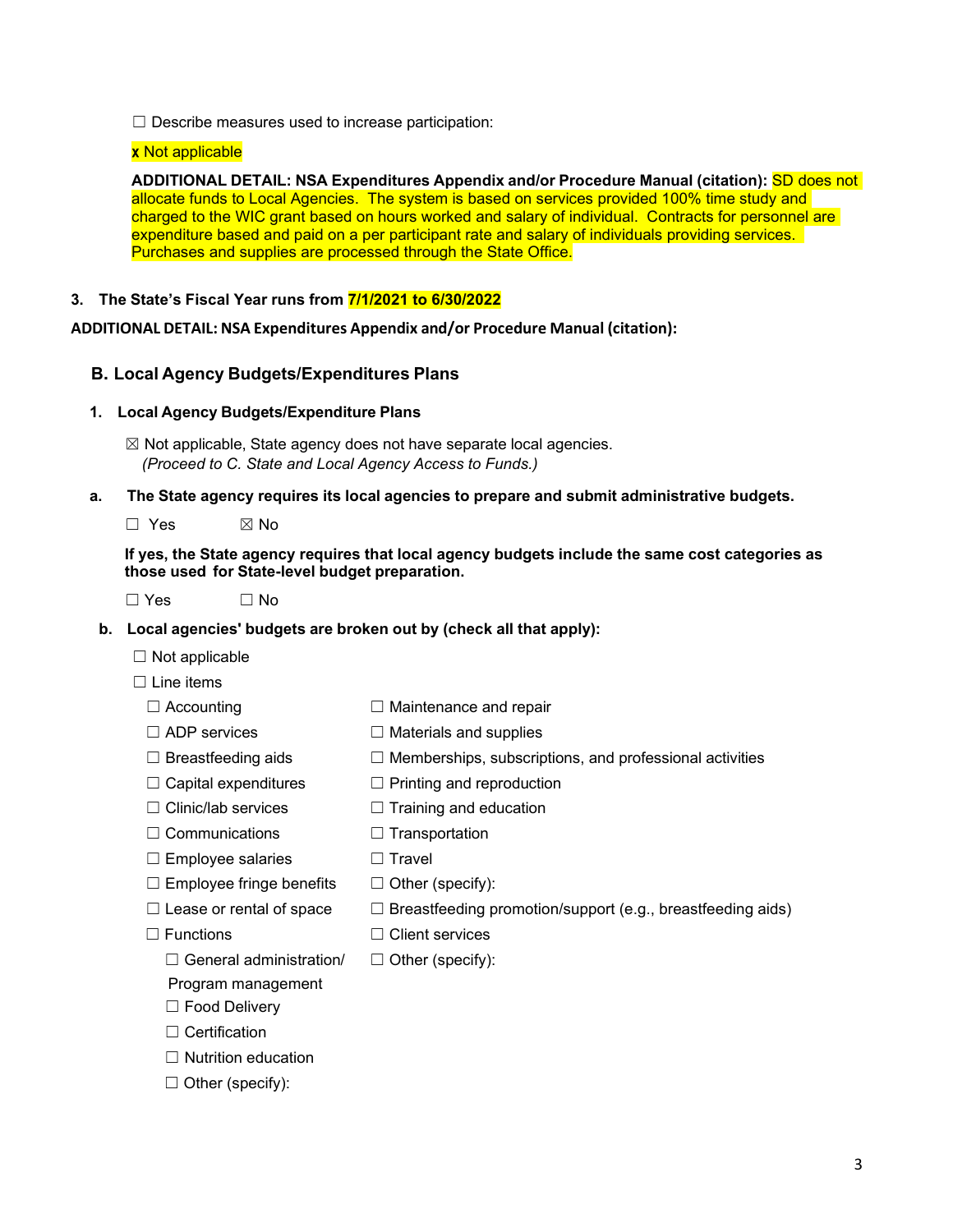**c. The State agency has an established formal process for local agencies to follow when requesting amendments or modifications to their budgets.**

☒ Yes ☐ No

**d. In order to prepare the federally required WIC administrative budget, the State agency:**

 $\boxtimes$  Uses local agency budgets or prior year expenditures

- $\boxtimes$  Reports under an ongoing system to collect this data
- $\boxtimes$  Extracts or consolidates data reported under other State or local agency systems to group costs under the federal line items and functions
- ☐ Other (describe):

(State WIC administrative budgets are not submitted to FNS but are used by State agencies as a management tool and may be reviewed by FNS.)

## **ADDITIONAL DETAIL: SA/LA Spending Plan Appendix and/or Procedure Manual (citation):**

## <span id="page-3-0"></span>**C. State and Local Agency Access to Funds**

### **1. The State Agency manages its NSA Grant on a/an:**

- $\boxtimes$  Cash basis  $\Box$  Accrual basis
- ☒ Other (specify): Expenditure Based

## **ADDITIONAL DETAIL: NSA Expenditures Appendix and/or Procedure Manual (citation):**

#### **2. Reimbursement/Provision of Funds to Local Agencies**

- **a. The State agency provides local agencies with funds in advance.**
	- $\Box$  Yes (state conditions):
	- ☒ No
	- ☐ Not Applicable (Proceed to next section.)

#### **If yes, advances must be reconciled to incoming claims. Local agency claims are submitted:**

☐ Monthly ☐ Quarterly

## **b. In order to qualify for payment, an expenditure must be (check all that apply):**

- $\boxtimes$  At or below the level of its approved budget line item
- $\boxtimes$  Supported by appropriate documentation (e.g., check or receipt)
- $\boxtimes$  A reasonable and necessary expense for WIC
- ☐ Other (specify):

### **c. If an expenditure exceeds the budget provided for that particular line item, the State agency requires the local agency to (check all that apply):**

- $\boxtimes$  Submit a supplemental request
- $\Box$  Provide a justification for exceeding the budget line item
- $\Box$  Make an offsetting adjustment to another line item in its budget
- $\Box$  Request approval of a budget modification
- $\boxtimes$  Other (explain): This only pertains to personnel costs associated with the contract agreement for county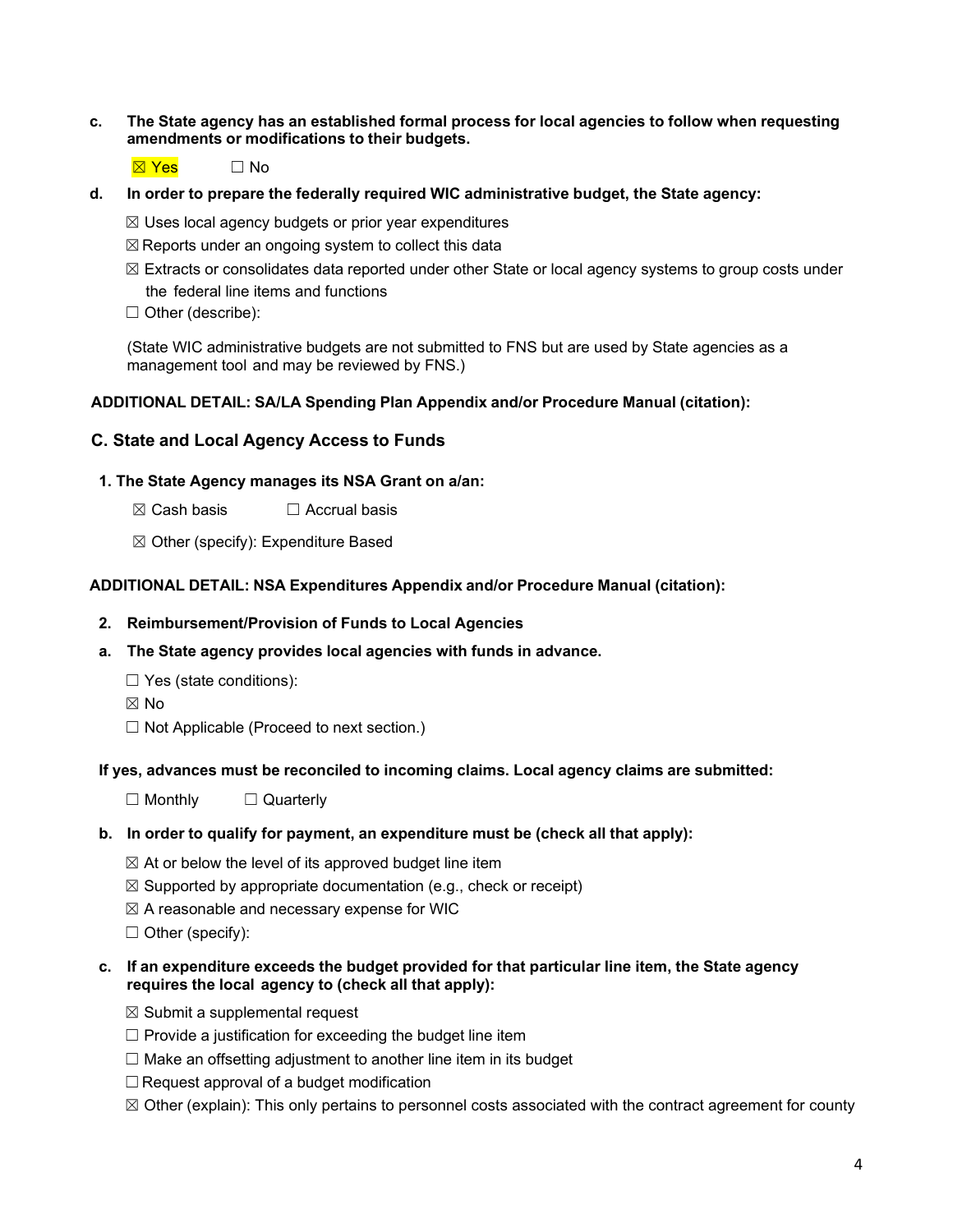clerical time and per diem.

- **d. Local agencies receive payment via:**
	- ☒ Electronic funds transfer ☐ State treasury check/warrant
	- $\Box$  Other (specify):

**ADDITIONAL DETAIL: NSA Expenditures Appendix and/or Procedure Manual (citation): Expenditures are only for personnel costs, staff travel to provide services or take required training, and for training time as indicated in contractual agreements with counties. Participation may exceed original estimates, which would increase per participant rate payments, or there may be staff turnover which requires additional training. If these instances result in expenses higher than original budget, we would amend the contract to make additional payments. Local Agency staff must submit a justification for the additional expenditures.**

- <span id="page-4-0"></span>**D. Reporting and Reviewing of State and Local Agency Expenditures**
	- **1. Documentation of Staff Time**
	- **a. How does the State agency determine the percentage of staff time devoted to WIC tasks to document allowable staff costs under the WIC Program (check all that apply):**

## **At SA At LA**

- $\boxtimes$   $\boxtimes$  100 percent reporting
- ☐ ☐ Random moment sampling
- ☐ ☐ Periodic time studies:
- ☐ ☐ 1 week/month
- ☐ ☐ 1 month/quarter
- ☐ ☐ Other (specify):
- **b. The State agency last evaluated its time documentation protocol on (specify date). 7/20/2019. If available, please attach a copy of the protocol to this section or cite Procedure Manual reference.**

**ADDITIONAL DETAIL: NSA Expenditures Appendix and/or Procedure Manual (citation):**

- **2. Please indicate below the services that are entirely supported by WIC funds:**
	- $\boxtimes$  Anthropometric measurements
	- $\boxtimes$  Nutrition counseling/education
	- ☒ Breastfeeding promotion/support
	- $\boxtimes$  Immunization status assessments
	- $\boxtimes$  Referrals to health and/or social services
	- ☒ Hematological assessments
	- $\Box$  Other (specify):

**ADDITIONAL DETAIL: SA/LA Spending Plan Appendix and/or Procedure Manual (citation):** 

- **3. Local Agency Report Forms**
- **a. The State agency specifies standard forms and/or procedures for local agencies to use in reporting monthly local-level expenditures.**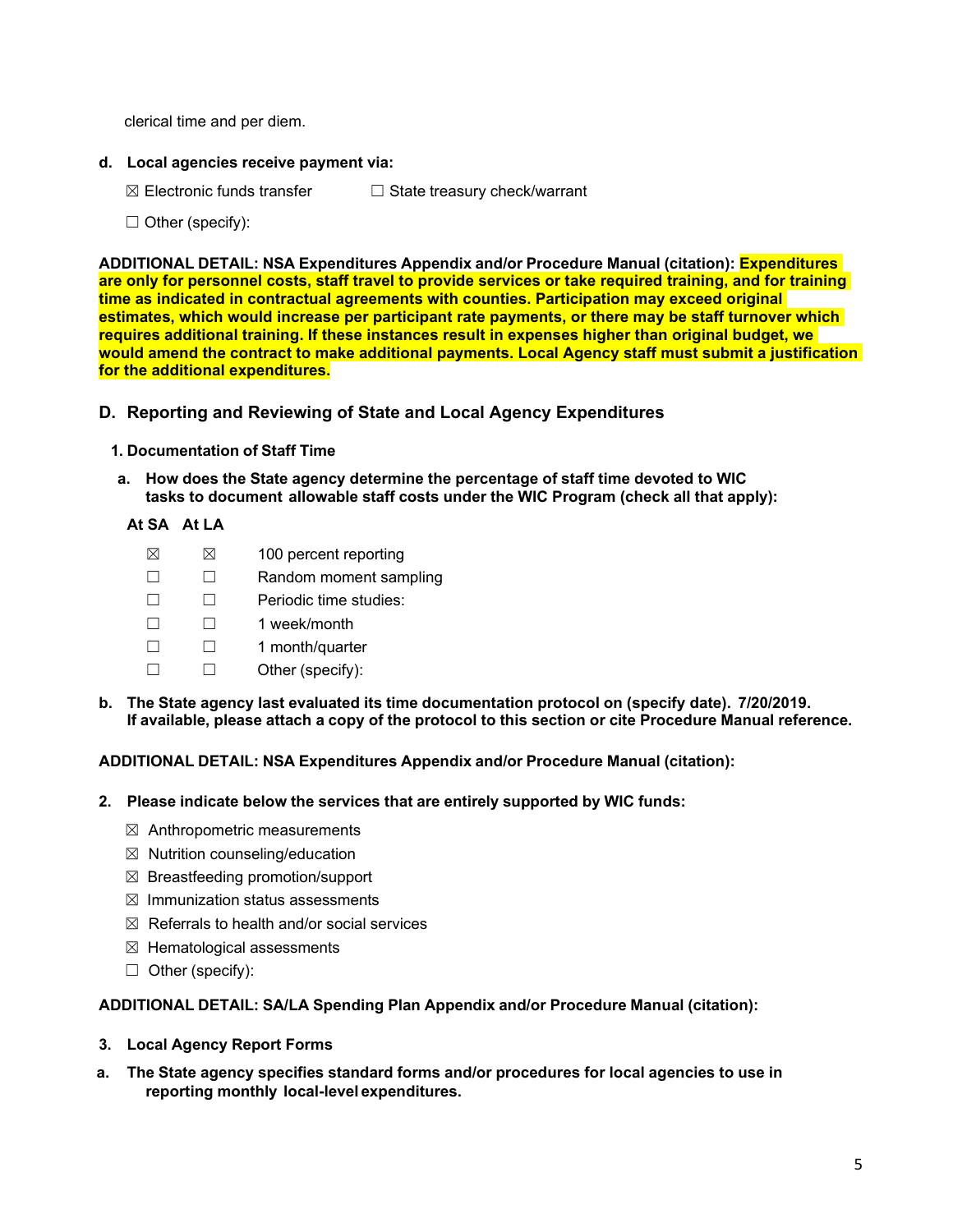### $\overline{\boxtimes}$  Yes  $\Box$  No  $\Box$  Not Applicable (Proceed to next section)

**ADDITIONAL DETAIL: NSA Expenditures Appendix and/or Procedure Manual (citation): Contractual Agreements for County Clerical and PHA's report hours of services provided, travel, training and per diem**

- **4. On-Site Review of Local Agencies' Administrative Expenditures**
- **a. The State agency conducts on-site reviews of local agency administrative expenditures:**

☐ Annually ☒ Every two years ☐ Every three years

 $\Box$  Other (specify): Time study is reviewed monthly by fiscal department staff for 798 reporting. Time

study is reviewed every two years for ME's and quarterly by the Public Health Managers.

#### **The review is conducted by:**

- $\boxtimes$  WIC State agency staff
- $\boxtimes$  State Department of Health fiscal or audit staff
- $\boxtimes$  CPA or audit firm
- ☐ Other (specify):

### **b. The State agency utilizes a standard format/guide to review local agencies' NSA expenditures.**

 $\boxtimes$  Yes  $\Box$  No

#### **If yes, the standard review guide includes the following procedures (check all that apply):**

- $\Box$  Verification of at least one monthly billing/claim/expenditure report against source
- ☒ Documents
- $\Box$  Tracking written approval of procurements
- $\boxtimes$  Requesting records of ordering, receipt, billing, and payment
- $\boxtimes$  Determination that costs were necessary, reasonable and appropriate
- $\boxtimes$  Determination that costs were properly allocated among WIC and other programs
- $\boxtimes$  Determination that personnel costs charged to WIC were appropriate
- $\boxtimes$  Determination that local agencies' indirect costs were appropriately charged
- ☐ Other (specify):
- **c. If available, please attach a copy of the State agency's NSA expenditure review guide.**
- **d. The State agency notifies local agencies of findings and establishes claims for unallowable costs, as appropriate.**
	- $\boxtimes$  Yes  $\Box$  No

**ADDITIONAL DETAIL: NSA Expenditures Appendix and/or Procedure Manual (citation): Please see Subrecipient Monitoring Form. Expenditures for travel (time and per diem), training and education time are reimbursed following expenditures taking place. Purchases are completed on contract or bids are received and awarded to lowest bid.** 

**5. The State agency requires local agencies to document the sources and values of in-kind contributions.**

 $\Box$  Yes  $\boxtimes$  No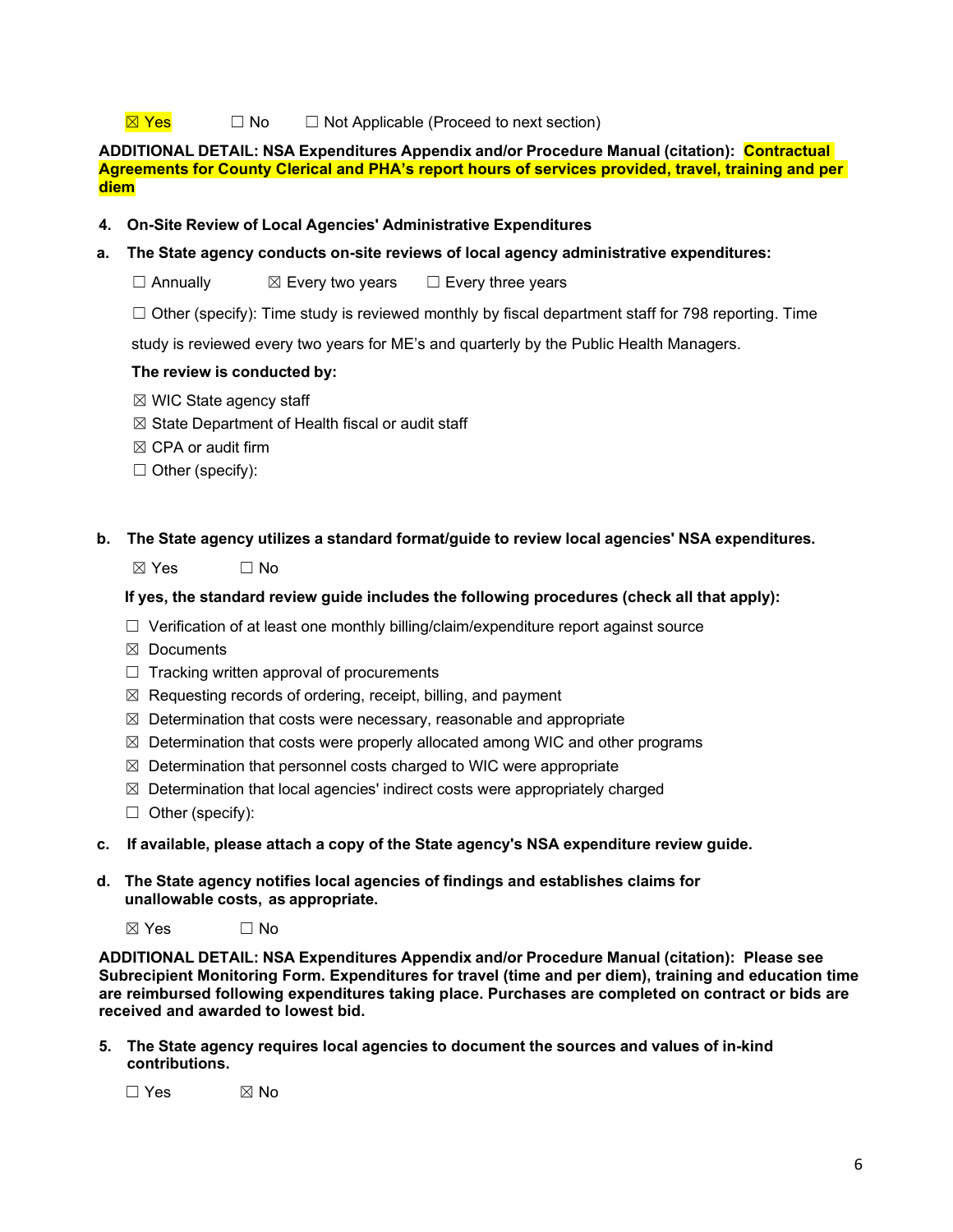## **ADDITIONAL DETAIL: NSA Expenditures Appendix and/or Procedure Manual (citation):**

## <span id="page-6-0"></span>**E. Nutrition Education Costs**

**1. The State agency documents that it meets its nutrition education and breastfeeding promotion expenditure requirements per 7 CFR [246.14\(c\)\(1\)](https://ecfr.federalregister.gov/current/title-7/subtitle-B/chapter-II/subchapter-A/part-246#p-246.4(a)(12)) via:**

☐ Activity reports ☒ Time studies ☐ Itemizing expenditures

☐ Other (specify):

**ADDITIONAL DETAIL: NSA Expenditures Appendix and/or Procedure Manual (citation):**

**2. The State agency monitors expenditures for the following activities related to breastfeeding promotion and support at the State and/or local level (check all that apply):**

|                                                                                   | At SA                  | Δt I Δ      |
|-----------------------------------------------------------------------------------|------------------------|-------------|
| Breastfeeding promotion coordinator's salary                                      | ⊠                      | $\boxtimes$ |
| Written educational materials                                                     | $\bowtie$              | ⊠           |
| Participant education/counseling                                                  | $\boxtimes$            |             |
| Staff training                                                                    | $\overline{\boxtimes}$ |             |
| Breastfeeding promotion activities                                                | ⊠                      |             |
| Direct support costs                                                              | $\boxtimes$            |             |
| Breastfeeding aids and equipment (e.g., breast<br>pumps purchased with NSA funds) | $\bowtie$              |             |
| Other                                                                             |                        |             |
|                                                                                   |                        |             |

(If other, specify):

**ADDITIONAL DETAIL: NSA Expenditures Appendix and/or Procedure Manual (citation):** 

- **3. In the event that the State agency uses funds from other sources in meeting minimum expenditure requirements for nutrition education (NE) and breastfeeding promotion and support (BFPS), please provide below the source of these funds, the amount, and the method the State agency will use to document the use of these NE and BFPS funds. (Federal WIC food funds used to purchase/rent breast pumps, and expenditures from breastfeeding peer counseling funds, cannot be counted toward the nutrition education and breastfeeding expenditure requirement.)**
	- ☒ Does not apply. *(Proceed to E. 4. Local agencies report nutrition education and breastfeeding promotion and support costs.)*

**Source Amount**

**Method(s):**

☐ Activity reports ☐ Time studies ☐ Itemizing expenditures

 $\Box$  Other (specify):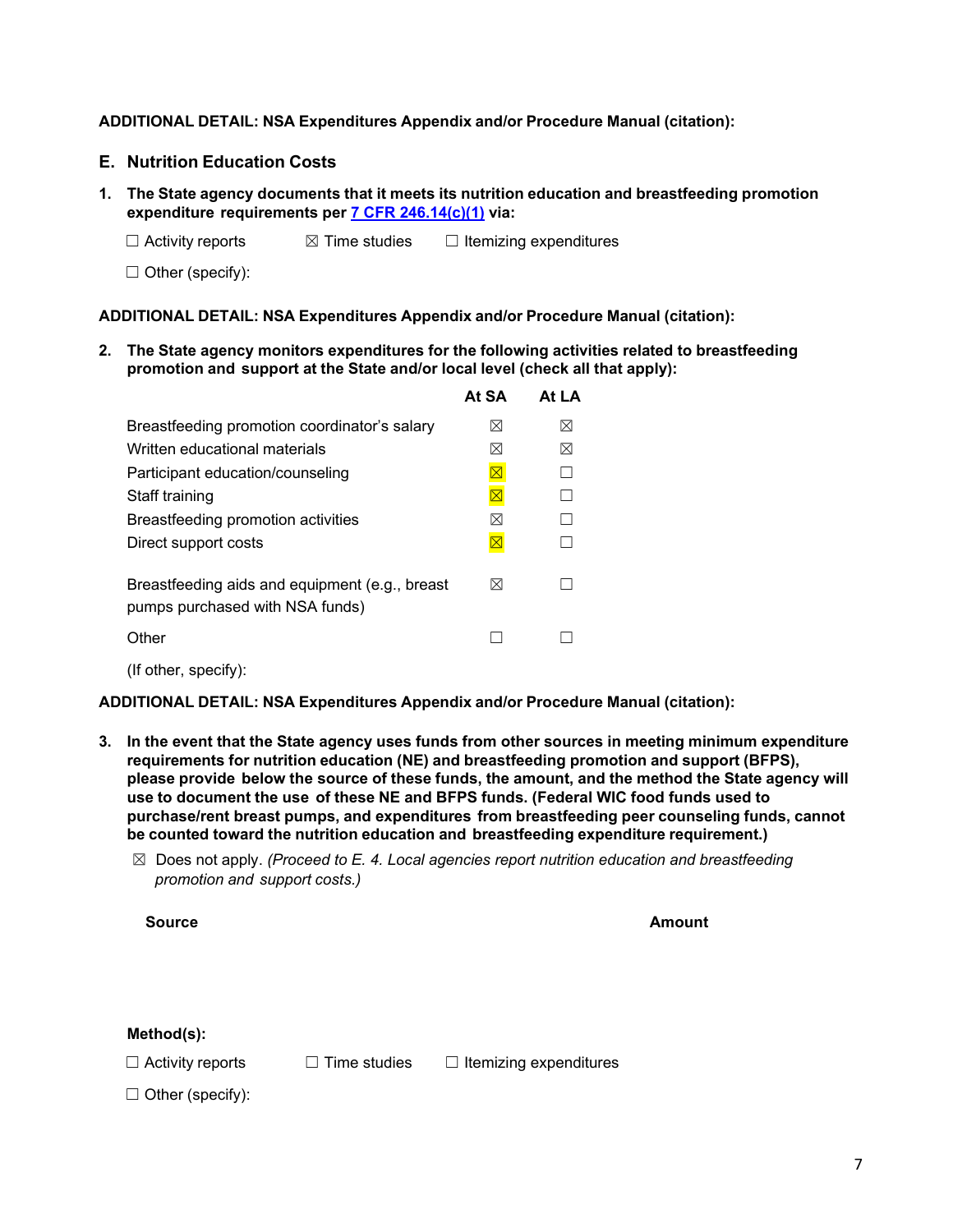## **ADDITIONAL DETAIL: NSA Expenditures Appendix and/or Procedure Manual (citation):**

## **4. Local agencies report nutrition education and breastfeeding promotion and support costs:**

- □ Does not apply
- $\Box$  When they report routine NSA costs

 $\boxtimes$  Through a different system (specify): 100% Time Study

## **ADDITIONAL DETAIL: NSA Expenditures Appendix and/or Procedure Manual (citation):**

- <span id="page-7-0"></span>**F. Indirect Costs**
- **1. Indirect Cost Rate and Services**
- **a. Please list below indirect cost/cost allocation agreements in which the State agency is included:**

## **Attachment A – Indirect Cost Rate Agreement**

**b. The State agency's indirect cost rate(s) is 5.9(%) and is based on:**

☐ Salaries ☐ Direct costs for administration ☐Both

 $\boxtimes$  Other (specify): The Indirect Cost rate is configured each year based on the information explained in

Attachment A- Indirect Cost Rate.

- **c. Please cite the effective date of the State agency's current negotiated agreement and/or cost allocation plan for indirect costs: 7/1/2021.**
- **d. The State agency receives the following types of services under the indirect cost rate agreement(s):**

| $\boxtimes$ Budgeting/accounting   | $\Box$ Personnel/payroll                               |
|------------------------------------|--------------------------------------------------------|
| $\Box$ ADP                         | $\Box$ Space usage/maintenance                         |
| $\Box$ Communication/phone/mail    | $\Box$ Central supply                                  |
| $\boxtimes$ Legal services         | $\Box$ Procurement/contracting                         |
| $\Box$ Printing/publication        | $\Box$ Audit services                                  |
| $\Box$ Equipment usage/maintenance | $\boxtimes$ Other (specify): Department Administrative |
| <b>Support Services</b>            |                                                        |

#### **e. The State agency allows local agencies to report indirect costs.**

 $\Box$  Yes  $\Box$  No  $\boxtimes$  Not Applicable

#### **ADDITIONAL DETAIL: NSA Expenditures Appendix and/or Procedure Manual (citation):**

#### **2. Review of Indirect Cost Documentation**

**a. The State agency and local agencies ensure that services received and paid for through indirect costs benefit WIC, and are not also charged directly to WIC by comparing direct charges by line** item to a listing of services paid by funds collected through the application of the indirect cost rate:

 $\boxtimes$  Done for State agency level indirect costs (frequency): Monthly

 $\Box$  Done for local agency level indirect costs (frequency):

☐ Not done at either level.

#### **b. State and local agency WIC management have access to and review the following documents as**